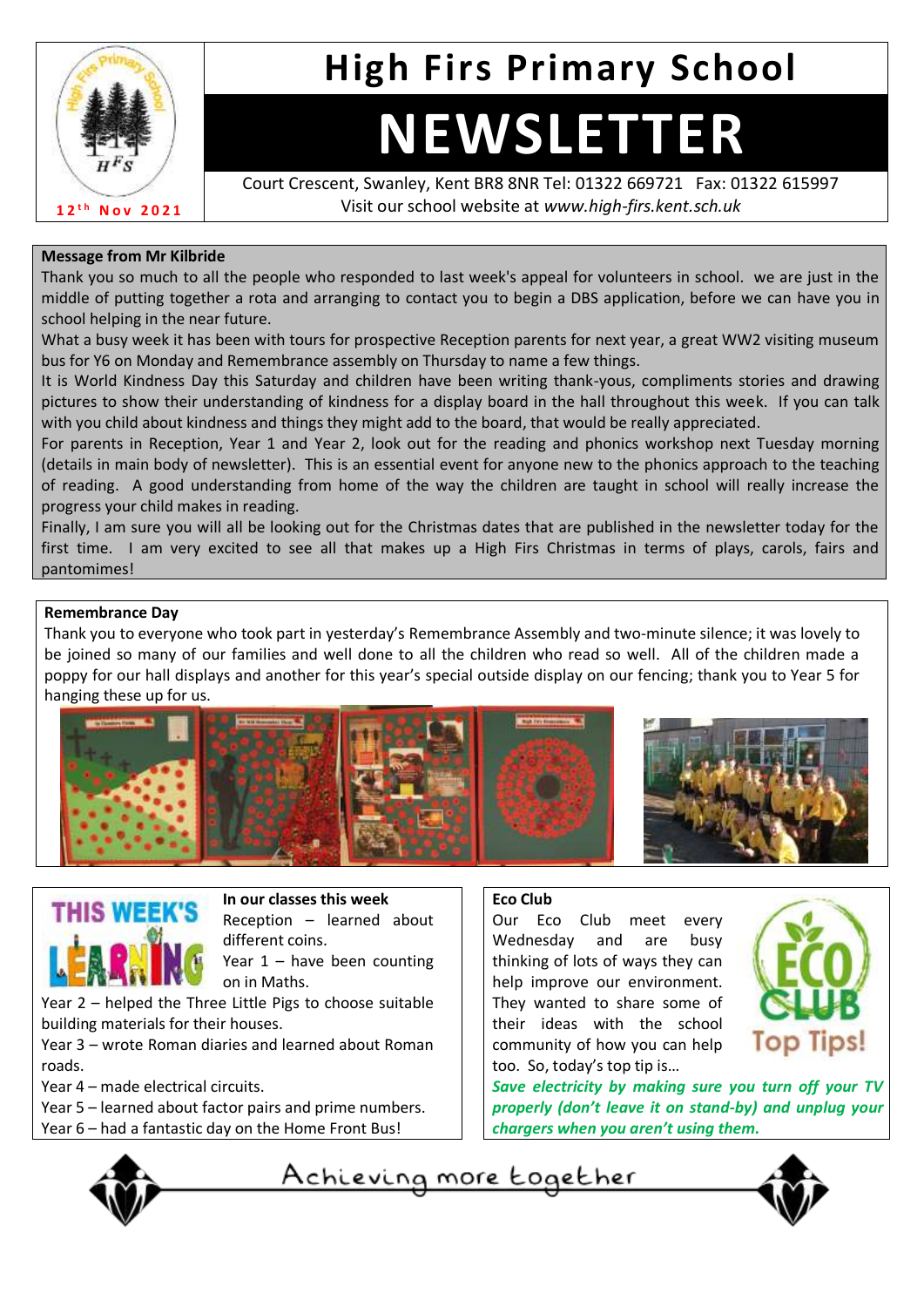#### **Register Rabbit**

Congratulations to this week's winners of Register Rabbit for their excellent attendance: YEAR 1, YEAR 2 & YEAR 3





**December Dates**

We are pleased to be able to confirm dates for our events in December. Further details, including how to book tickets for performances, will be sent home in due course but save the dates for now!

*Mon 29 Nov Winter/Christmas card competition viewing 3.30pm* 

| Tues 30 Nov   | Pre-school Craft afternoon in hall - 2pm                                         |
|---------------|----------------------------------------------------------------------------------|
| Weds 1 Dec    | Christmas Lunch<br>Christmas Jumper Day<br>Bring in donations for Christmas Fair |
| Thurs 2 Dec   | In-school pantomime visit                                                        |
| Fri 3 Dec     | <b>FHF Christmas Fair</b>                                                        |
|               | Mon 6 Dec $Yr3/4$ concerts at St Mary's Church $-2$ pm & 6.30pm                  |
| Weds 8 Dec    | KS1 Christmas performance - 2.15pm                                               |
| Thurs 9 Dec   | KS1 Christmas performance - 2.15pm                                               |
| Friday 10 Dec | Flu immunisations                                                                |
| Mon 13 Dec    | Yr5/6 Christmas performances - 2pm & 6.30pm                                      |
| Tue 14 Dec    | Visit from Santa                                                                 |
| Weds 15 Dec   | Secrets Room                                                                     |

#### *Fri 17 Dec End of Term*

Achieving more together

#### **Year 6 Home Front Bus**

You may have spotted we had a bus parked on our playground on Monday! Year 6 had an amazing day on board the Home Front Bus linked to their learning about the World War Two; they visited a 1940's Living Room, wartime shop, bombed-out street and Air Raid Shelter, and in the classroom had the chance to make their own evacuation toys.